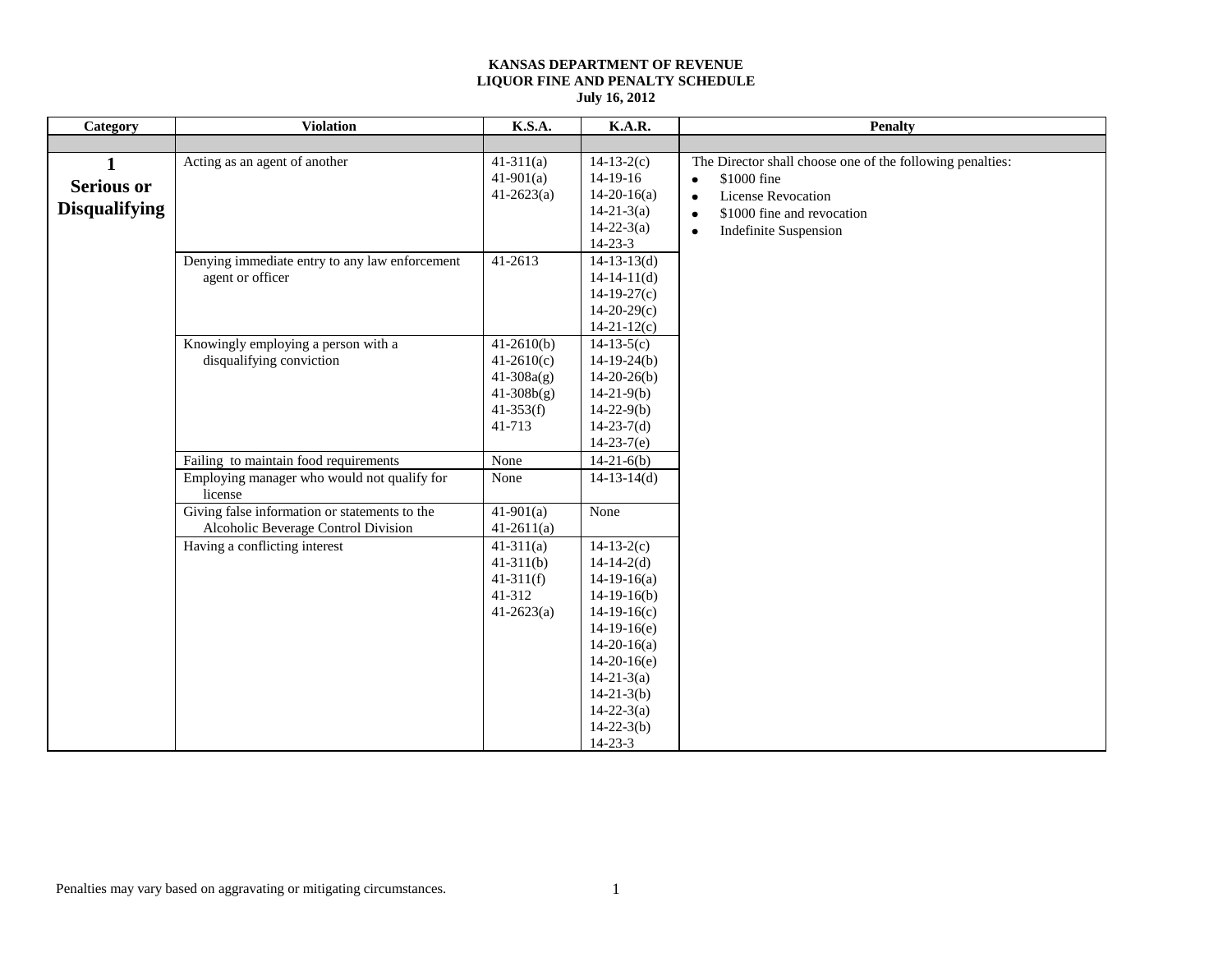| Category                                | <b>Violation</b>                                                                                         | K.S.A.                       | K.A.R.                                                                                                                                                    | <b>Penalty</b>                                                                                                          |
|-----------------------------------------|----------------------------------------------------------------------------------------------------------|------------------------------|-----------------------------------------------------------------------------------------------------------------------------------------------------------|-------------------------------------------------------------------------------------------------------------------------|
|                                         |                                                                                                          |                              |                                                                                                                                                           |                                                                                                                         |
| 1<br><b>Serious or</b>                  | Operating while ineligible for licensure                                                                 | 41-311<br>41-2623<br>41-313  | None                                                                                                                                                      | The Director shall choose one of the following penalties:<br>\$1000 fine<br>$\bullet$<br><b>License Revocation</b><br>٠ |
| <b>Disqualifying</b>                    | Transferring license to another person or entity                                                         | 41-326<br>41-2629<br>41-2636 | None                                                                                                                                                      | \$1000 fine and revocation<br>$\bullet$<br><b>Indefinite Suspension</b><br>$\bullet$                                    |
|                                         | Delivering or selling alcoholic liquor for resale to a<br>person not authorized to receive such delivery | $41-709(a)$                  | $14-13-9(d)$                                                                                                                                              |                                                                                                                         |
|                                         | Sell in federal area                                                                                     | $41-329(a)$                  | None                                                                                                                                                      |                                                                                                                         |
|                                         | Licensee has disqualifying conviction                                                                    | $41-311(a)$<br>41-2623       | $14-13-2(c)$<br>$14-19-16$<br>$14-20-16(a)$<br>$14-20-16(b)$<br>$14 - 21 - 3(a)$<br>$14-21-3(b)$<br>$14 - 22 - 3(a)$<br>$14 - 22 - 3(b)$<br>$14 - 23 - 3$ |                                                                                                                         |
|                                         | Operating under suspension                                                                               | None                         | $14 - 16 - 22$                                                                                                                                            |                                                                                                                         |
|                                         |                                                                                                          |                              |                                                                                                                                                           |                                                                                                                         |
| $\overline{2}$                          | Indirect selling to a minor                                                                              | None                         | $14-13-13(m)$                                                                                                                                             | \$500 per minor<br>Offense 1                                                                                            |
| <b>Underage</b><br><b>Public Safety</b> | Permitting consumption or possession on the<br>licensed premises by a minor                              | $41-2615(a)$                 | None                                                                                                                                                      | Offense 2<br>\$750 per minor                                                                                            |
|                                         | Selling, giving, delivering, or furnishing alcoholic                                                     | None                         | $14-13-13(m)$                                                                                                                                             | \$1000 per minor<br>Offense 3                                                                                           |
|                                         | liquor to a minor                                                                                        |                              | $14 - 11 - 23$ (a)<br>$14 - 11 - 28$                                                                                                                      | \$1000 per minor Suspension of 2 weekend days (Friday and Saturday)<br>Offense 4                                        |
|                                         |                                                                                                          |                              |                                                                                                                                                           | Offense 5<br>\$1000 per minor Suspension of 4 weekend days (Friday and Saturday)                                        |
|                                         |                                                                                                          |                              |                                                                                                                                                           | \$1000 per minor Suspension of 7 consecutive days<br>Offense 6<br>(Days to be determined by the director)               |
|                                         |                                                                                                          |                              |                                                                                                                                                           | \$1000 per minor Suspension of 14 consecutive days<br>Offense 7<br>(Days to be determined by the director)              |
|                                         |                                                                                                          |                              |                                                                                                                                                           | Offense 8<br>\$1000 per minor License revocation                                                                        |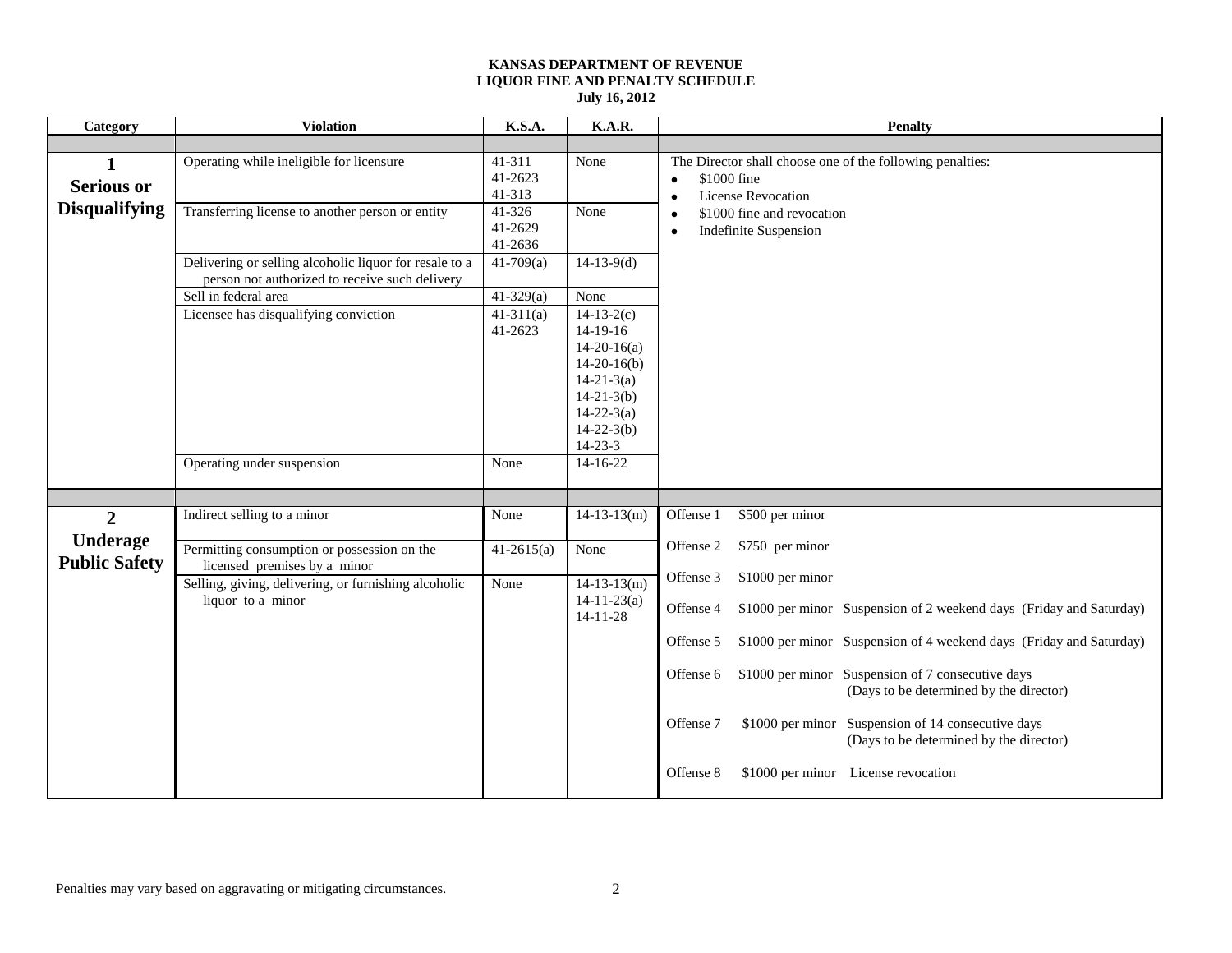| Category             | <b>Violation</b>                                                  | K.S.A.         | <b>K.A.R.</b>     | <b>Penalty</b>                                                                   |
|----------------------|-------------------------------------------------------------------|----------------|-------------------|----------------------------------------------------------------------------------|
|                      |                                                                   |                |                   |                                                                                  |
| 3                    | Allowing a disorderly person to remain on the                     | $41-2611(e)$   | None              | Offense 1<br>\$300 per count                                                     |
| <b>Public Safety</b> | premises                                                          |                |                   |                                                                                  |
|                      | Allowing an intoxicated person to remain on the                   | None           | $14 - 13 - 13(j)$ | Offense 2<br>\$500 per count                                                     |
|                      | premises                                                          |                |                   |                                                                                  |
|                      | Intoxication of a licensee's manager or employee<br>while on duty | $41-2611(d)$   | $14 - 13 - 13(i)$ | Offense 3<br>\$750 per count                                                     |
|                      | Allowing any drinking contest or game                             | $41 - 2640(a)$ | None              | Offense 4<br>\$1000 per count Suspension of 2 weekend days (Friday and Saturday) |
|                      | Offering free drinks                                              | $41-2640(a)$   | None              |                                                                                  |
|                      | Offering unlimited drinks for fixed price                         | $41 - 2640(a)$ | None              | \$1000 per count Suspension of 4 weekend days (Friday and Saturday)<br>Offense 5 |
|                      | Selling below cost                                                | $41 - 729$ (a) | None              | \$1000 per count Suspension of 14 consecutive days<br>Offense 6                  |
|                      |                                                                   | $41 - 2640(a)$ |                   | (Days to be determined by the director)                                          |
|                      | Selling to a person incapacitated by the                          | $41 - 715$ (a) | None              |                                                                                  |
|                      | consumption of liquor                                             | $41-2611(f)$   |                   | Offense 7<br>\$1000 per count License Revocation                                 |
|                      |                                                                   |                |                   |                                                                                  |
|                      |                                                                   |                |                   |                                                                                  |
|                      |                                                                   |                |                   |                                                                                  |
| 4                    | Any morals charge, as defined in K.S.A. 41-                       | $41-2611(f)$   | $14-19-35(f)$     | The director shall choose one of the following penalties:                        |
| <b>Morals</b>        | $2601(n)$ , on the licensed premises                              |                | $14-20-37(e)$     | \$1000 fine<br>$\bullet$                                                         |
|                      |                                                                   |                | $14-21-20(e)$     | Suspension (duration to be determined by director)                               |
|                      |                                                                   |                | $14 - 22 - 20(e)$ | \$1000 fine and a suspension (duration to be determined by director)             |
|                      |                                                                   |                | $14-23-15(e)$     | <b>License Revocation</b>                                                        |
|                      |                                                                   |                |                   |                                                                                  |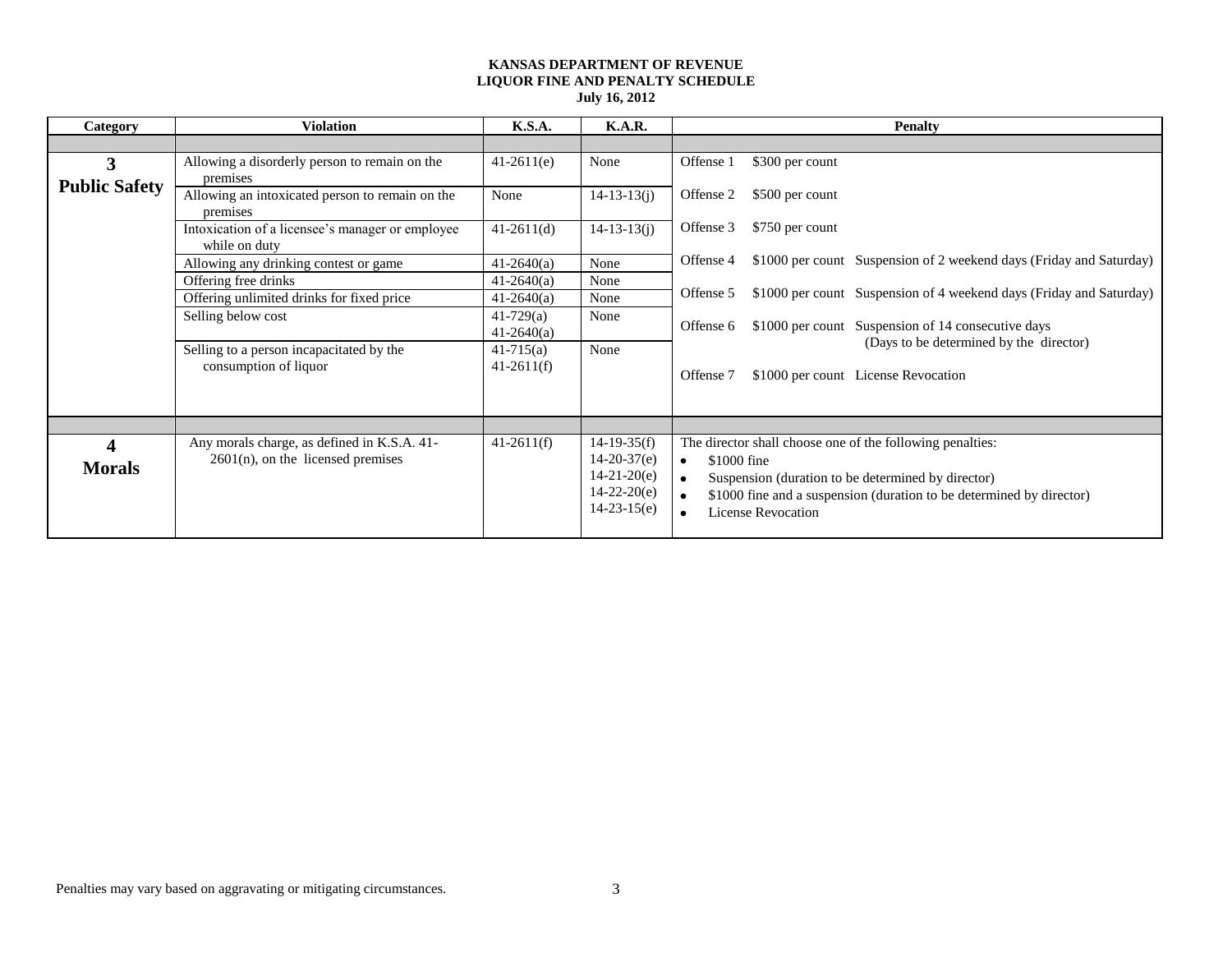| Category           | <b>Violation</b>                                                                                                                       | K.S.A.                                                                        | <b>K.A.R.</b>                                                             | <b>Penalty</b>                                                                                                                     |
|--------------------|----------------------------------------------------------------------------------------------------------------------------------------|-------------------------------------------------------------------------------|---------------------------------------------------------------------------|------------------------------------------------------------------------------------------------------------------------------------|
|                    |                                                                                                                                        |                                                                               |                                                                           |                                                                                                                                    |
| 5                  | Allowing access by a non-member                                                                                                        | $41-2637(a)$<br>$41-2641(a)$                                                  | $14-19-21(a)$<br>$14-20-21(a)$                                            | \$300 per count<br>Offense 1                                                                                                       |
| <b>Operational</b> | Permitting access to a person who is not a valid guest of a<br>member as defined by K.A.R. 14-19-14(h) or K.A.R.<br>$14-20-14(h)$      | $41 - 2637(a)$<br>$41-2641(a)$                                                | $14-19-21(a)$<br>$14-20-21(a)$                                            | \$500 per count<br>Offense 2<br>\$1000 per count<br>Offense 3                                                                      |
|                    | Violating club membership regulations                                                                                                  | $41-2641(c)$<br>41-2639                                                       | $14 - 20 - 25$                                                            | \$1000 per count Suspension of 2 weekend days<br>Offense 4                                                                         |
|                    | Selling or allowing removal of liquor from the premises<br>liquor outside legal hours                                                  | 41-712<br>$41 - 308a(d)$<br>$41-308b(c)$<br>$41-353(c)$                       | $14-13-13(f)$                                                             | (Friday and Saturday)<br>\$1000 per count Suspension of 4 consecutive days<br>Offense 5<br>(Days to be determined by the director) |
|                    | Engaging in prohibited trade practice                                                                                                  | 41-341<br>41-1101<br>$41-2632(b)$                                             | $14-10-11$<br>$14 - 10 - 17$<br>$14-13-13(b)$                             | \$1000 per count Suspension of 7 consecutive days<br>Offense 6<br>(Days to be determined by the director)                          |
|                    |                                                                                                                                        | $41-702(b)$<br>41-703                                                         | $14-13-13(c)$<br>$14 - 13 - 13(g)$<br>$14 - 13 - 13(1)$<br>$14 - 14 - 11$ | \$1000 per count License Revocation<br>Offense 7                                                                                   |
|                    | Employing any person who is a licensed distributor, an<br>employee of a licensed distributor, or a spouse of a<br>licensed distributor | None                                                                          | $14-13-5(c)$<br>$14-19-24(b)$<br>$14-20-26(b)$<br>$14-21-9(b)$            | <b>OR</b><br>Other penalty to be determined by the Director                                                                        |
|                    | Being open to the public without prior approval                                                                                        | None                                                                          | $14-22-9(b)$<br>$14-19-36(a)$<br>$14 - 20 - 38(a)$                        |                                                                                                                                    |
|                    | Employing a retailer                                                                                                                   | None                                                                          | $14-19-24(b)$<br>$14-20-26(b)$<br>$14-21-9(b)$<br>$14-22-9(b)$            |                                                                                                                                    |
|                    | Serving or allowing consumption of any cereal malt<br>beverage on the licensed premises outside legal hours                            | 41-2704<br>41-2614                                                            | None                                                                      |                                                                                                                                    |
|                    | Serving, mixing or allowing the consumption of any<br>alcoholic liquor on the licensed premises after legal<br>closing hours           | $41-2614(a)$<br>$41-2614(b)$<br>$41 - 308a(d)$<br>$41-308b(c)$<br>$41-353(c)$ | $14-13-16(c)$                                                             |                                                                                                                                    |
|                    | Improper delivery by a retailer                                                                                                        | None                                                                          | $14-13-9(a)$                                                              |                                                                                                                                    |
|                    | Selling or delivering liquor to unlicensed premises                                                                                    | 41-701                                                                        | $14-13-9(a)$                                                              |                                                                                                                                    |
|                    | Selling to a county not adjacent to the licensed premises                                                                              | $41-308(a)$                                                                   | None                                                                      |                                                                                                                                    |
|                    | Delivering liquor outside legal hours                                                                                                  | None                                                                          | $14-13-9(a)$<br>$14-13-13(f)$                                             |                                                                                                                                    |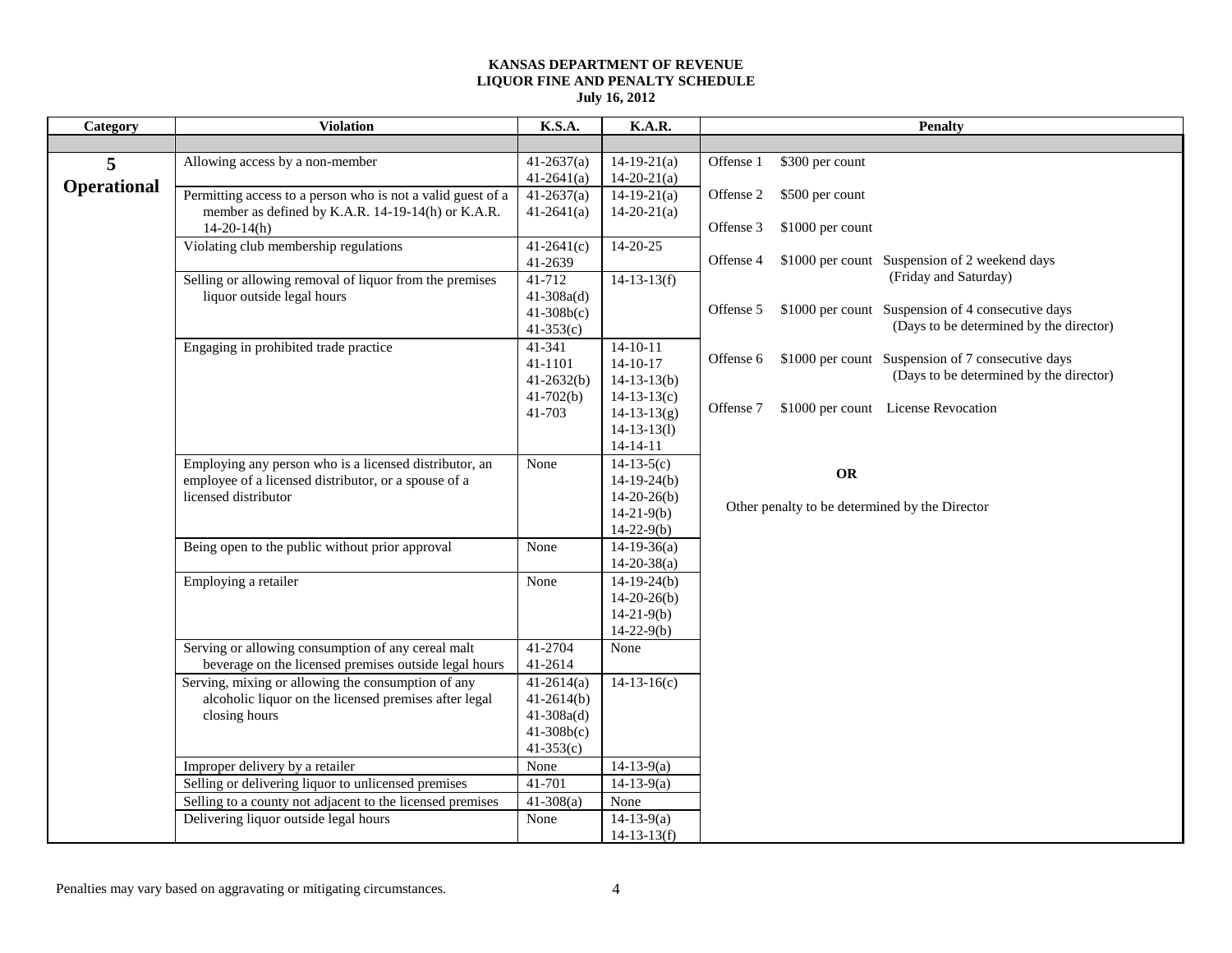| Category           | <b>Violation</b>                                                                      | K.S.A.                                                                                                                                            | K.A.R.                                                                                       | <b>Penalty</b>                                                                                            |
|--------------------|---------------------------------------------------------------------------------------|---------------------------------------------------------------------------------------------------------------------------------------------------|----------------------------------------------------------------------------------------------|-----------------------------------------------------------------------------------------------------------|
|                    |                                                                                       |                                                                                                                                                   |                                                                                              |                                                                                                           |
| 5                  | Sell alcoholic liquor in glass containers at public venues                            | $41-2640(b)$                                                                                                                                      | None                                                                                         | Offense 1<br>\$300 per count                                                                              |
| <b>Operational</b> | Sell or serve more than two drinks at a time to any one customer at<br>Public venues  | $41-2640(b)$                                                                                                                                      | None                                                                                         | Offense 2<br>\$500 per count                                                                              |
|                    | Sell or serve alcoholic beverages exceeding legal limit on size or<br>alcohol content | $41-2601(l)$<br>$41-2640(a)$                                                                                                                      | None                                                                                         | \$1000 per count<br>Offense 3                                                                             |
|                    | Allowing entertainment or gambling on the RLS premises                                | $41-308(c)$                                                                                                                                       | $14 - 13 - 13(a)$                                                                            |                                                                                                           |
|                    | Allowing members to warehouse alcohol                                                 | None                                                                                                                                              | $14-19-28(b)$<br>$14-20-30(b)$<br>$14 - 21 - 13(b)$                                          | Offense 4<br>\$1000 per count Suspension of 2 weekend days<br>(Friday and Saturday)                       |
|                    | Allowing open container on premises                                                   | None                                                                                                                                              | $14-11-6$<br>$14-13-13(h)$                                                                   | \$1000 per count Suspension of 4 consecutive days<br>Offense 5<br>(Days to be determined by the director) |
|                    | Employing a person who does not meet the age requirement                              | 41-713<br>$41-2610(a)$<br>$41-2610(g)$                                                                                                            | $14-13-5(c)$<br>$14-19-24(b)$<br>$14-20-26(b)$                                               | \$1000 per count Suspension of 7 consecutive days<br>Offense 6<br>(Days to be determined by the director) |
|                    |                                                                                       | $41 - 308a(g)$<br>$41-308b(g)$<br>$41-353(f)$                                                                                                     | $14-21-9(b)$<br>$14 - 22 - 9(b)$<br>$14 - 23 - 7$                                            | \$1000 per count License Revocation<br>Offense 7                                                          |
|                    | Comingling liquor inventory with another licensee                                     | None                                                                                                                                              | $14-13-14(d)$                                                                                |                                                                                                           |
|                    | Mixing any substance with liquor on retail premises                                   | 41-713                                                                                                                                            | $14-13-16(i)$                                                                                |                                                                                                           |
|                    | Buying on credit from any distributor                                                 | $41 - 702(a)$                                                                                                                                     | $14 - 13 - 13(n)$                                                                            | <b>OR</b>                                                                                                 |
|                    | Selling on credit                                                                     | 41-717                                                                                                                                            | $14-13-13(n)$                                                                                | Other penalty to be determined by the Director                                                            |
|                    |                                                                                       | $41 - 728$ (a)                                                                                                                                    |                                                                                              |                                                                                                           |
|                    | Refilling original containers                                                         | 41-718                                                                                                                                            | $14 - 13 - 13(q)$<br>$14-19-28(a)$<br>$14 - 20 - 30(a)$<br>$14 - 21 - 13(a)$<br>$14-23-5(c)$ |                                                                                                           |
|                    | Acting in violation of the rights of a license                                        | 41-305<br>41-306<br>41-306a<br>41-307<br>41-308<br>41-308a<br>41-308b<br>41-353<br>41-2637<br>41-2641<br>41-2642<br>41-2643<br>41-2645<br>41-2655 | None                                                                                         |                                                                                                           |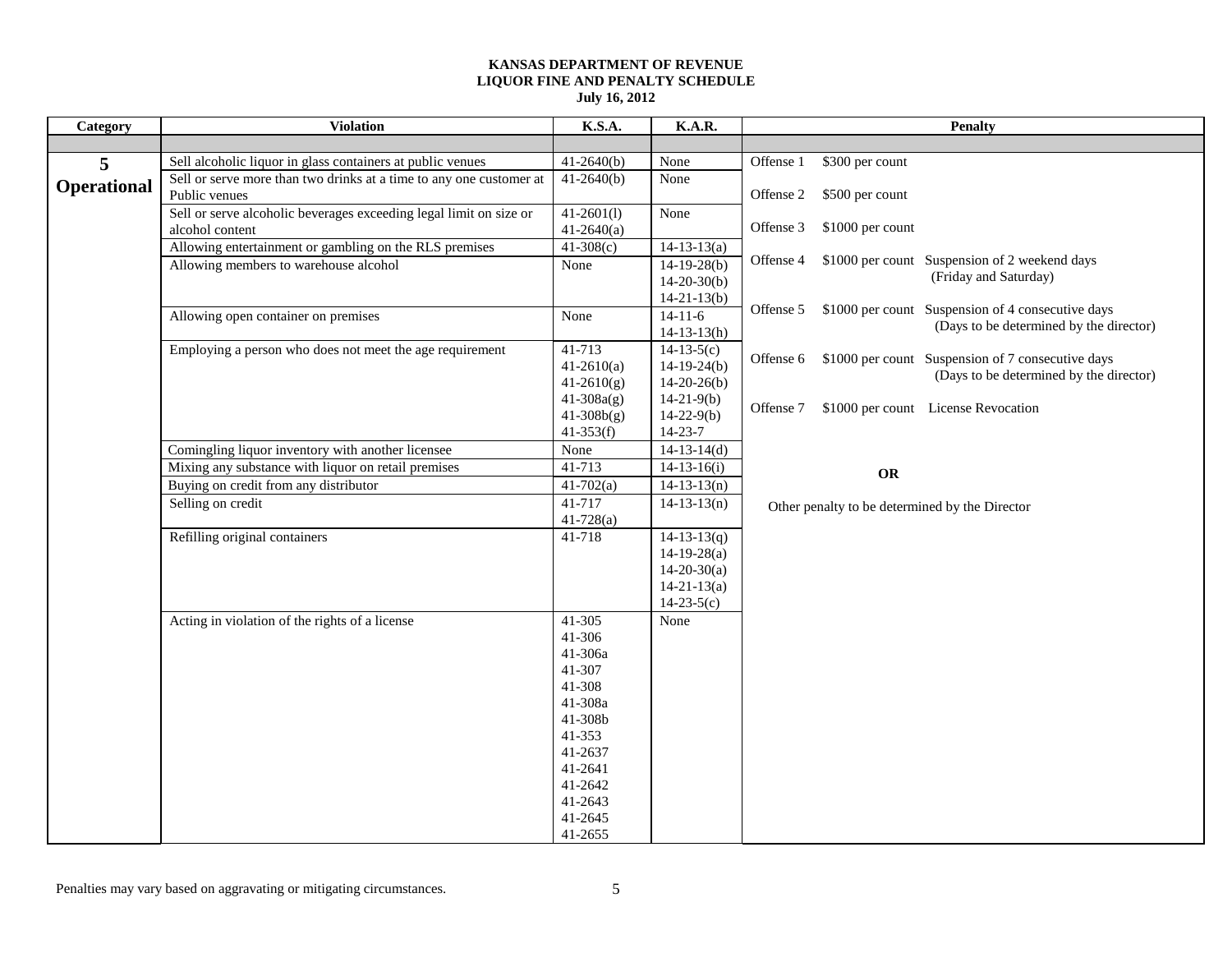| Category           | <b>Violation</b>                                               | K.S.A.                 | K.A.R.                             | <b>Penalty</b>                                                                      |
|--------------------|----------------------------------------------------------------|------------------------|------------------------------------|-------------------------------------------------------------------------------------|
|                    |                                                                |                        |                                    |                                                                                     |
| 5                  | Permitting the removal from the licensed premises of alcoholic | $41-2653(a)$           | $14-19-27(e)$                      | \$300 per count<br>Offense 1                                                        |
| <b>Operational</b> | liquor or cereal malt beverage sold by the licensee, without   | $41-2637(a)$           | $14-19-27(f)$                      |                                                                                     |
|                    | having properly re-sealed and packaged the container.          | $41 - 2641(a)$         | $14-20-29(e)$                      | \$500 per count<br>Offense 2                                                        |
|                    |                                                                | $41 - 2642$ (a)        | $14-20-29(f)$                      |                                                                                     |
|                    |                                                                |                        | $14-21-12(e)$                      | \$1000 per count<br>Offense 3                                                       |
|                    |                                                                |                        | $14 - 21 - 12(f)$                  |                                                                                     |
|                    |                                                                |                        | $14 - 22 - 13$<br>$14 - 23 - 10$   | Offense 4<br>\$1000 per count Suspension of 2 weekend days<br>(Friday and Saturday) |
|                    |                                                                |                        |                                    |                                                                                     |
|                    | Acquire liquor from unauthorized source                        | $41-2610(e)$<br>41-708 | $14-19-25(a)$<br>$14-19-25(c)$     | \$1000 per count Suspension of 4 consecutive days<br>Offense 5                      |
|                    |                                                                |                        | $14-19-25(d)$                      | (Days to be determined by the director)                                             |
|                    |                                                                |                        | $14 - 20 - 27(a)$                  |                                                                                     |
|                    |                                                                |                        | $14-20-27(c)$                      | \$1000 per count Suspension of 7 consecutive days<br>Offense 6                      |
|                    |                                                                |                        | $14-20-27(d)$                      | (Days to be determined by the director)                                             |
|                    |                                                                |                        | $14 - 21 - 10(a)$                  |                                                                                     |
|                    |                                                                |                        | $14-21-10(c)$                      | \$1000 per count License Revocation<br>Offense 7                                    |
|                    |                                                                |                        | $14-21-10(d)$                      |                                                                                     |
|                    |                                                                |                        | $14 - 22 - 10(a)$                  |                                                                                     |
|                    |                                                                |                        | $14-22-10(c)$                      |                                                                                     |
|                    |                                                                |                        | $14 - 22 - 10(d)$                  | <b>OR</b>                                                                           |
|                    |                                                                |                        | $14 - 23 - 8(a)$                   |                                                                                     |
|                    |                                                                |                        | $14 - 23 - 8(c)$                   | Other penalty to be determined by the Director                                      |
|                    | Unauthorized activity relating to retailer tasting events      | 41-308d                | $14 - 13 - 16$                     |                                                                                     |
|                    |                                                                |                        | $14 - 13 - 17$                     |                                                                                     |
|                    | Allowing another to use the licensed premises                  | None                   | $14 - 13 - 13(k)$                  |                                                                                     |
|                    | Allowing consumption on or about the RLS premises, except for  | $41-308(a)$            | $14 - 13 - 13(i)$                  |                                                                                     |
|                    | product samples                                                | 41-308d                |                                    |                                                                                     |
|                    | Selling CMB without a CMB license                              | None                   | $14-19-29(b)$                      |                                                                                     |
|                    |                                                                |                        | $14 - 20 - 31(b)$<br>$14-21-14(b)$ |                                                                                     |
|                    |                                                                |                        | $14 - 22 - 6(g)$                   |                                                                                     |
|                    |                                                                |                        | $14 - 23 - 5(c)$                   |                                                                                     |
|                    | Providing or selling anything of value other than alcoholic    | $41-308(b)$            | $14-13-16(g)$                      |                                                                                     |
|                    | liquor.                                                        |                        |                                    |                                                                                     |
|                    | Unlawful sale of domestic wine at a farmer's market            | $41 - 351$             | $14 - 11 - 24$                     |                                                                                     |
|                    | Commingling the operation and sales of a manufacturer and a    | 41-305                 | $14 - 11 - 25$                     |                                                                                     |
|                    | farm winery                                                    |                        |                                    |                                                                                     |
|                    | Failing to maintain customer wine storage area in accordance   | $41-2637(c)$           | 14-19-27                           |                                                                                     |
|                    | with law                                                       | $41-2641(e)$           | 14-20-29                           |                                                                                     |
|                    |                                                                | $41-2642(e)$           | $14 - 21 - 12$                     |                                                                                     |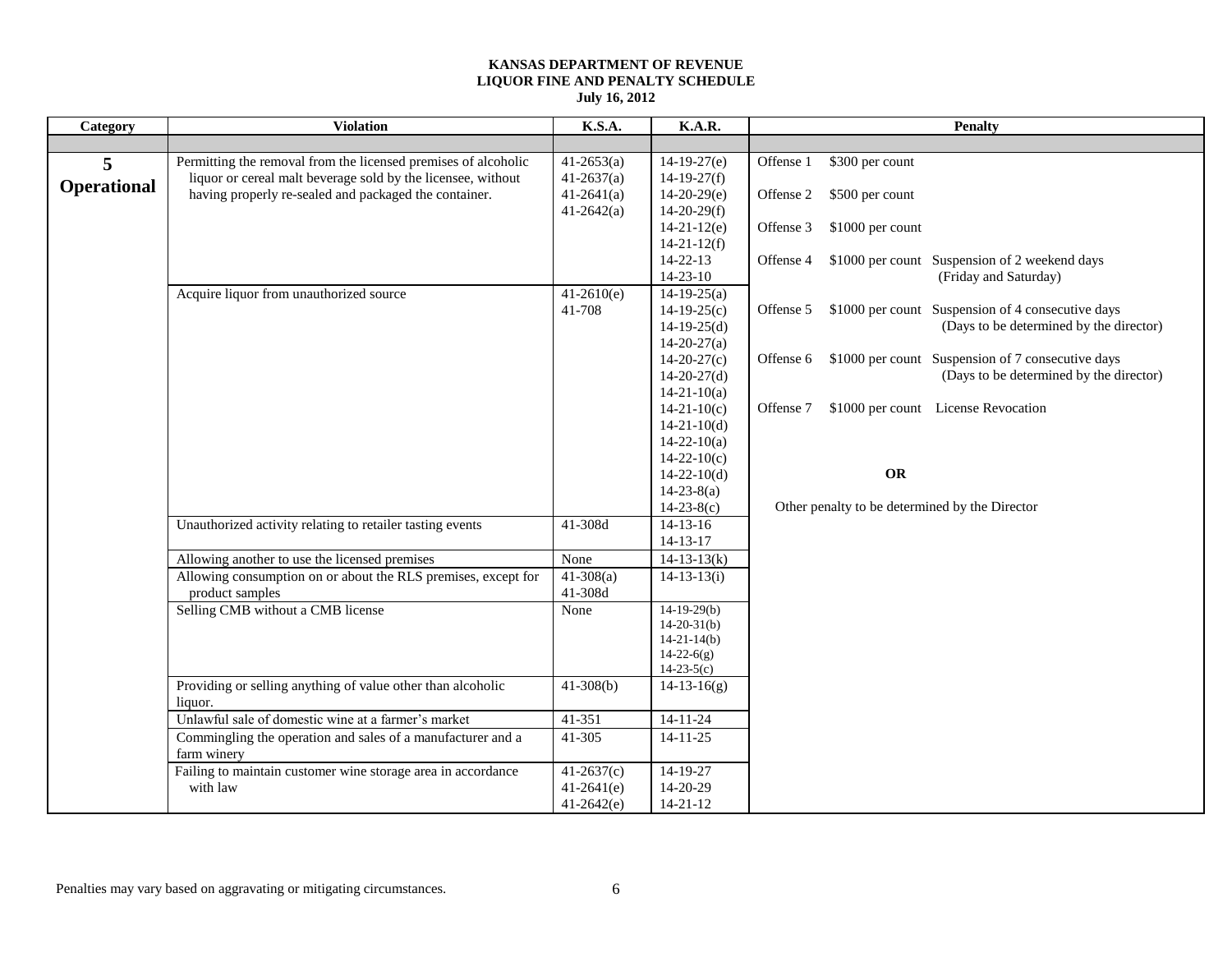**July 16, 2012**

| Category          | <b>Violation</b>                                      | <b>K.S.A.</b> | <b>K.A.R.</b>  |           |                       | <b>Penalty</b>     |
|-------------------|-------------------------------------------------------|---------------|----------------|-----------|-----------------------|--------------------|
|                   |                                                       |               |                |           |                       |                    |
| 6                 | Failure to timely file and/or pay liquor enforcement, | 79-4102       | $92 - 24 - 14$ | Offense 1 | \$250 per tax period  |                    |
| <b>Tax</b>        | liquor drink or gallonage taxes, penalty, interest or | 79-41a02      | $14 - 11 - 23$ |           |                       |                    |
|                   | any combination.                                      | 79-4103       | 14-11-24       | Offense 2 | \$500 per tax period  |                    |
| <b>Compliance</b> |                                                       | 79-41a03      | $14 - 11 - 25$ |           |                       |                    |
|                   |                                                       | 41-501        |                | Offense 3 | \$1000 per tax period |                    |
|                   |                                                       |               |                |           |                       |                    |
|                   |                                                       |               |                | Offense 4 | \$1000 per tax period | License Revocation |
|                   |                                                       |               |                |           |                       |                    |
|                   |                                                       |               |                |           |                       |                    |
|                   |                                                       |               |                |           |                       |                    |
|                   |                                                       |               |                |           |                       |                    |
|                   |                                                       |               |                |           |                       |                    |

| Category       | <b>Violation</b>                                                                      | <b>K.S.A.</b> | <b>K.A.R.</b>     |           |                               | <b>Penalty</b>                   |                       |
|----------------|---------------------------------------------------------------------------------------|---------------|-------------------|-----------|-------------------------------|----------------------------------|-----------------------|
|                |                                                                                       |               |                   |           |                               |                                  |                       |
| 7              | Failing to submit required reports                                                    | 41-601        | $14-11-29(b)$     | Offense 1 | \$200 per count               |                                  |                       |
| Administrative |                                                                                       |               | $14-13-10(c)$     |           |                               |                                  |                       |
|                |                                                                                       |               | $14 - 13 - 13(0)$ | Offense 2 | \$400 per count               |                                  |                       |
|                |                                                                                       |               | $14-14-8(d)$      |           |                               |                                  |                       |
|                | Fail to conspicuously post sign that drink prices<br>include retail liquor excise tax | None          | $92 - 24 - 13$    | Offense 3 | \$600 per count               |                                  |                       |
|                | Failing to keep a membership roster on the                                            | $41-2610(d)$  | 14-19-22          | Offense 4 | \$800 per count               |                                  |                       |
|                | licensed premises                                                                     |               | 14-20-22          |           |                               |                                  |                       |
|                | Failing to display the state license                                                  | 41-325        | 14-19-37          | Offense 5 | $$1000$ per count             |                                  |                       |
|                |                                                                                       | 41-2612       | 14-20-39          |           |                               |                                  |                       |
|                | Failing to notify director of possession of a cereal                                  | None          | $14-19-29(a)$     | Offense 6 | $$1000$ per count             | Suspension of 1 weekday          | (Monday - Thursday)   |
|                | malt beverage license                                                                 |               | $14 - 20 - 31(a)$ |           |                               |                                  |                       |
|                |                                                                                       |               | $14 - 21 - 14(a)$ | Offense 7 | $$1000$ per count             | Suspension of 2 weekdays         | (Monday - Thursday)   |
|                |                                                                                       |               |                   | Offense 8 | $$1000$ per count             | Suspension of 2 weekend days     | (Friday and Saturday) |
|                |                                                                                       |               |                   |           |                               |                                  |                       |
|                |                                                                                       |               |                   | Offense 9 | $$1000$ per count             | Suspension of 4 weekend days     | (Friday and Saturday) |
|                |                                                                                       |               |                   |           |                               |                                  |                       |
|                |                                                                                       |               |                   |           | Offense $10+ $1000$ per count | Suspension of 7 consecutive days | (To be determined by) |
|                |                                                                                       |               |                   |           |                               |                                  | the Director)         |
|                |                                                                                       |               |                   |           |                               |                                  |                       |
|                |                                                                                       |               |                   |           |                               |                                  |                       |
|                |                                                                                       |               |                   |           |                               |                                  |                       |
|                |                                                                                       |               |                   |           |                               |                                  |                       |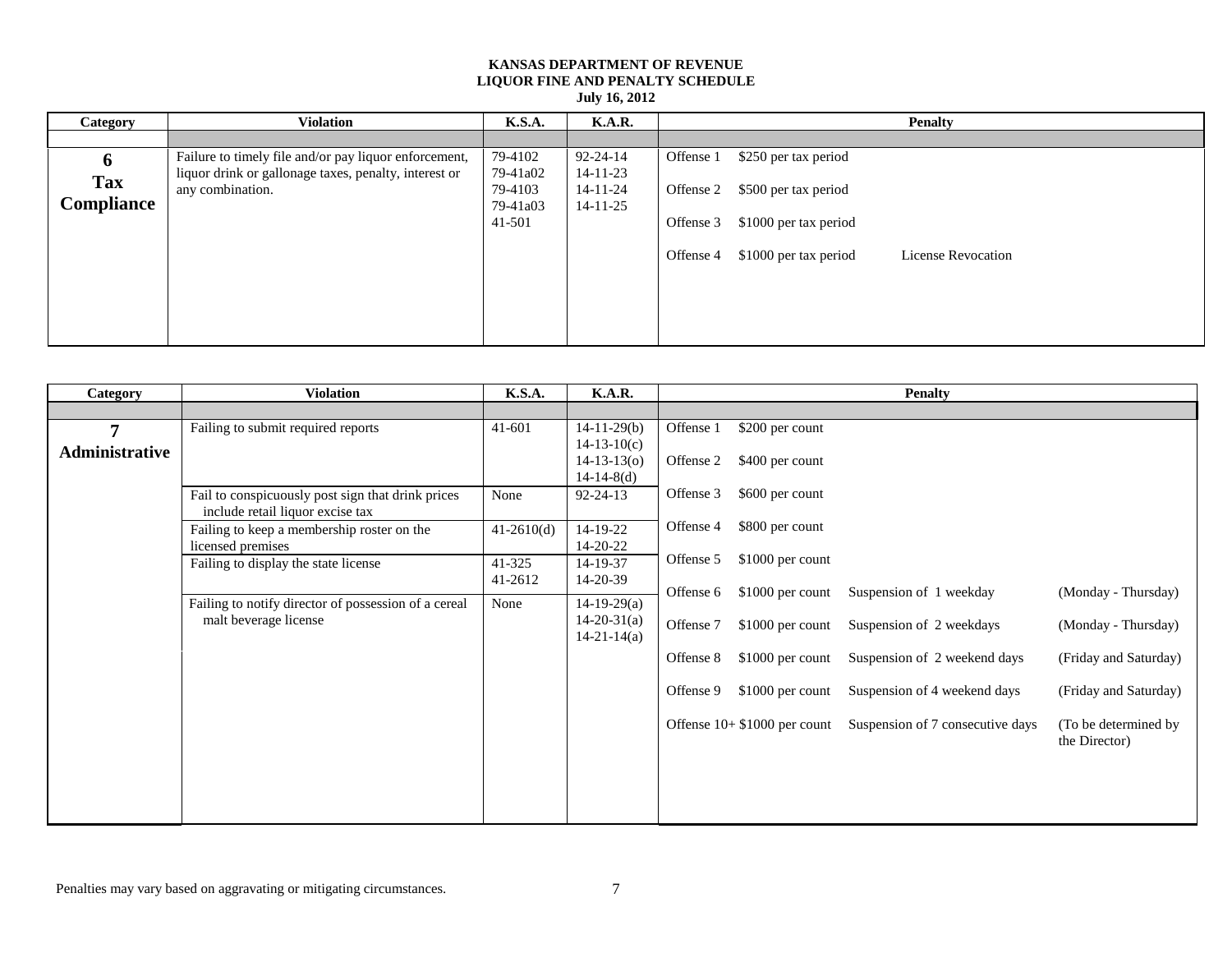| Category       | <b>Violation</b>                                                                       | K.S.A.                         | $\overline{K}$ .A.R.                   |           | <b>Penalty</b>               |                                  |                       |
|----------------|----------------------------------------------------------------------------------------|--------------------------------|----------------------------------------|-----------|------------------------------|----------------------------------|-----------------------|
|                |                                                                                        |                                |                                        |           |                              |                                  |                       |
| 7              | Failing to retain the required records                                                 | $41 - 602$                     | $14 - 10 - 12$                         | Offense 1 | \$200 per count              |                                  |                       |
| Administrative |                                                                                        |                                | $14 - 13 - 10(d)$                      |           |                              |                                  |                       |
|                |                                                                                        |                                | $14-13-10(e)$                          | Offense 2 | \$400 per count              |                                  |                       |
|                |                                                                                        |                                | $14 - 13 - 13(0)$                      |           |                              |                                  |                       |
|                |                                                                                        |                                | $14 - 13 - 16(k)$<br>$14 - 13 - 17(f)$ | Offense 3 | \$600 per count              |                                  |                       |
|                |                                                                                        |                                | $14-14-8(e)$                           | Offense 4 | \$800 per count              |                                  |                       |
|                |                                                                                        |                                | $14 - 14 - 9$                          |           |                              |                                  |                       |
|                |                                                                                        |                                | $14 - 14 - 10(b)$                      | Offense 5 | \$1000 per count             |                                  |                       |
|                |                                                                                        |                                | $14-19-25(e)$                          |           |                              |                                  |                       |
|                |                                                                                        |                                | $14-19-25(g)$                          | Offense 6 | $$1000$ per count            | Suspension of 1 weekday          | (Monday - Thursday)   |
|                |                                                                                        |                                | $14-20-27(e)$                          |           |                              |                                  |                       |
|                |                                                                                        |                                | $14 - 20 - 27(g)$                      | Offense 7 | \$1000 per count             | Suspension of 2 weekdays         | (Monday - Thursday)   |
|                |                                                                                        |                                | $14-21-10(e)$                          |           |                              |                                  |                       |
|                |                                                                                        |                                | $14 - 21 - 10(g)$                      | Offense 8 | \$1000 per count             | Suspension of 2 weekend days     | (Friday and Saturday) |
|                |                                                                                        |                                | $14-22-6(h)$                           |           |                              |                                  |                       |
|                |                                                                                        |                                | $14-22-10(e)$<br>$14 - 22 - 10(g)$     | Offense 9 | \$1000 per count             | Suspension of 4 weekend days     | (Friday and Saturday) |
|                |                                                                                        |                                | $14-23-8(d)$                           |           | Offense 10+ \$1000 per count | Suspension of 7 consecutive days | (To be determined by  |
|                | Failing to register any brand or label with the                                        | $41-331(b)$                    | $14 - 11 - 26$                         |           |                              |                                  | the Director)         |
|                | director                                                                               |                                |                                        |           |                              |                                  |                       |
|                |                                                                                        | $41-331(b)$                    | None                                   |           |                              |                                  |                       |
|                | Failing to pay brand/label fee                                                         | None                           | $14-23-5(b)$                           |           |                              |                                  |                       |
|                | Failing to post a temporary permit<br>Failing to adequately define the boundary of the |                                |                                        |           |                              |                                  |                       |
|                | temporary event premises                                                               | $41 - 719$ (a)<br>$41-2645(e)$ | $14 - 23 - 10(b)$                      |           |                              |                                  |                       |
|                | Failing to provide a current drink price list                                          | $41-2640(e)$                   | None                                   |           |                              |                                  |                       |
|                | Storing alcoholic liquor off the licensed premises                                     | None                           | $14-13-9(e)$                           |           |                              |                                  |                       |
|                |                                                                                        |                                | $14-19-27(a)$                          |           |                              |                                  |                       |
|                |                                                                                        |                                | $14-20-29(a)$                          |           |                              |                                  |                       |
|                |                                                                                        |                                | $14 - 21 - 12(a)$                      |           |                              |                                  |                       |
|                | Maintaining an inside entrance                                                         | 41-711                         | $14-13-2(b)$                           |           |                              |                                  |                       |
|                | Failing to obtain or display a federal wholesale                                       | None                           | $14-13-9(a)$                           |           |                              |                                  |                       |
|                | permit                                                                                 |                                |                                        |           |                              |                                  |                       |
|                | Failing to provide invoices                                                            | None                           | $14 - 13 - 10(b)$                      |           |                              |                                  |                       |
|                |                                                                                        |                                | $14 - 13 - 17(c)$                      |           |                              |                                  |                       |